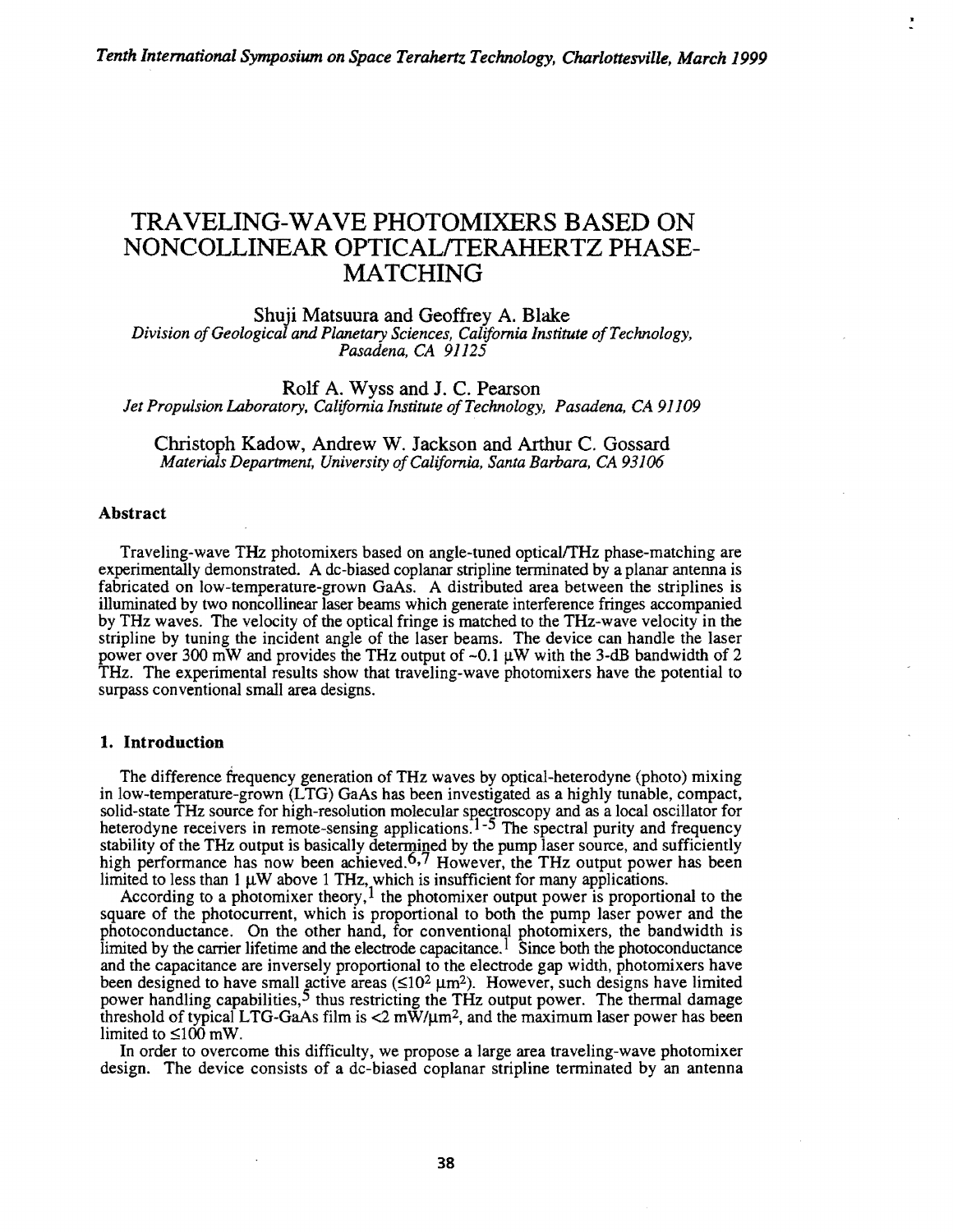fabricated on the LTG-GaAs. The  $\sim 10^3 \mu m^2$  area in the stripline gap is illuminated by noncollinear two laser beams. The photocarrier density traveling-waves induced by the optical interference fringes are generated in the stripline and accompanied by the THz waves. The THz waves are transmitted to the antenna through the stripline. Owing to large active area, the laser power handling capability of the order of 1 W is expected. The traveling-wave photomixer not only has high power handling capability, but its bandwidth is also not limited by the electrode capacitance because of the nature of stripline. As high power laser sources are improved, the traveling-wave photomixer can provide good THz output with wide bandwidths, and should ultimately be superior to conventional small area photomixers.

For traveling-wave photomixers, the velocity (phase) matching between the optical interference fringes and the THz waves is essential for efficient THz wave generation. Under the phase-matching condition, the THz waves from the distributed active area are superposed in phase in the stripline. Several authors have achieved phase-matching between optical waves and microwaves in traveling-wave optical waveguide photodetectors, which slow down the microwave velocity with periodic capacitance loading of· the microwave transmission line.  $8.9$  Such a phase-matched waveguide photomixer requires careful design and fabrication because of its fixed structure, and these devices have not yet been extended to the THz range. We propose the noncollinear optical/THz phase-matching scheme for the free space traveling-wave photomixer, which does not require such complicated waveguide structure. In this method, the velocity of the optical wave is tuned by changing the incident angle of the two laser beams.

In this paper, the phase-matching scheme is briefly described and experimentally demonstrated. The device properties and future direction for the output power improvement are discussed.

## 2. Optical/THz phase-matching

As described above, the phase-matching is achieved by tuning the incident angle of the two laser beams. In order to formulate the phase-matching condition, we consider a simple picture as shown in Fig. l. When the photomixer surface is illuminated by two plane waves of



Fig. 1: Optical/THz phase-matching scheme.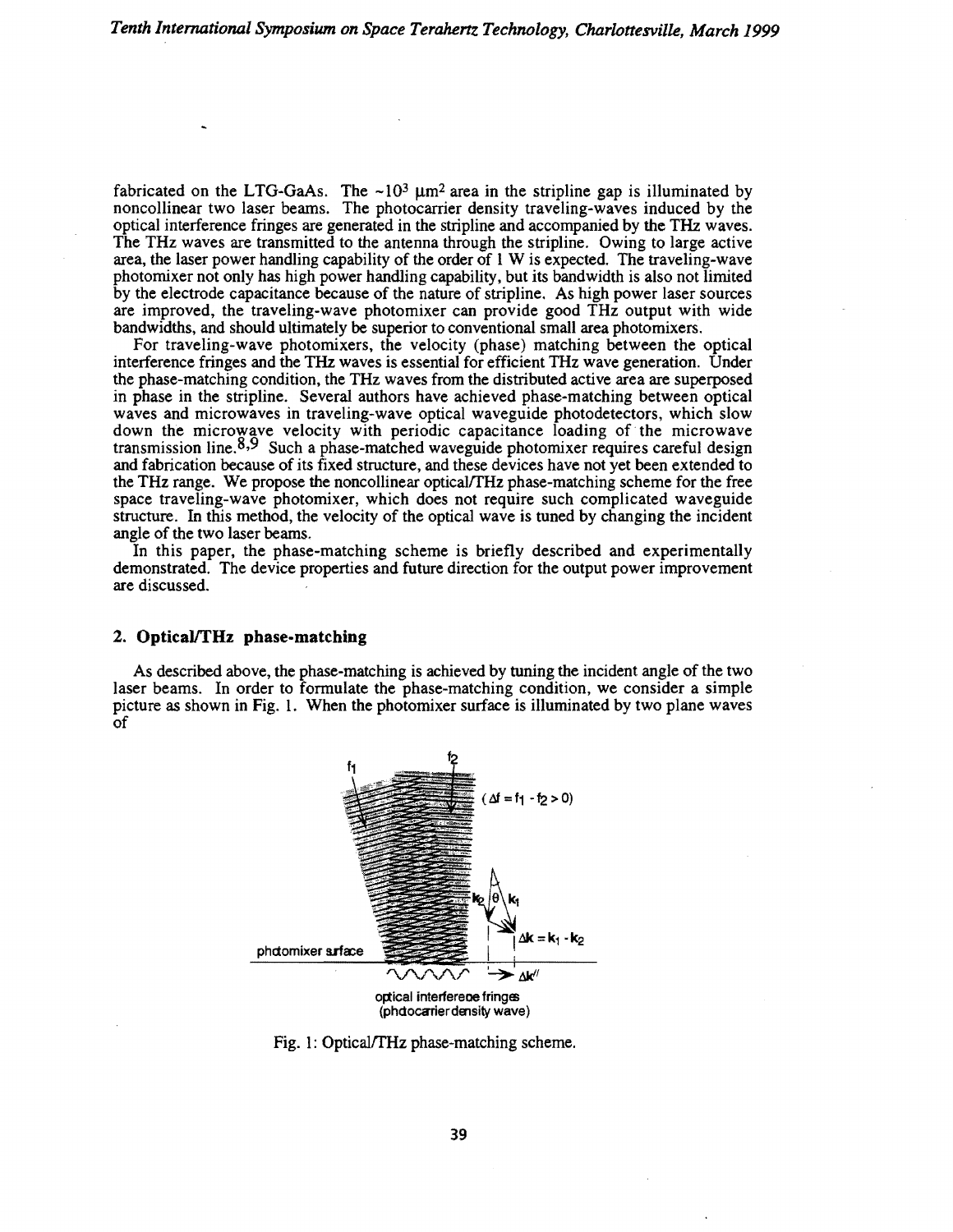frequency  $f_1$  and  $f_2$ , and the wave vector of  $k_1$  and  $k_2$ , respectively, the propagation constant of the interference fringe oscillating at the difference frequency,  $\Delta f = f_1 - f_2$ , is given by the parallel (*II*) component of the difference of the two wave vectors,  $\Delta k = k_l - k_z$ . Since absorption occurs in a thin surface layer (penetration depth  $\sim$ 1  $\mu$ m), the photocarriers have the same spatial distribution as the optical interference fringes. The velocity of the interference fringes along the surface is given by

$$
v_{op} = 2\pi \frac{\Delta f}{\Delta k^{II}} \tag{1}
$$

It is clear that the velocity can be tuned by changing the incident angles of the optical beams. In a simple case that  $k_2$  is perpendicular to the photomixer surface, Eq. 1 can be written as

$$
v_{op} = \frac{c}{\sin \theta} \left( 1 - \frac{f_2}{f_1} \right) , \qquad (1')
$$

where c is the speed of light in the free space and  $\theta$  is the incident angle of the  $f_i$  laser beam. If it is assumed that the stripline has no dispersion, the velocity of the THz wave is approximated by

$$
v_{THz} \approx \frac{c}{\sqrt{(1+\varepsilon_r)/2}} \tag{2}
$$

where  $\varepsilon_r$  is dielectric constant of the substrate material ( $\varepsilon_r = 12.8$  for GaAs). The phasematching condition is  $v_{on} = v_{THz}$ .

#### 3. Photomixer

The photomixer used in the present experiment is a  $1$ - $\mu$ m thick LTG-GaAs film grown on semi-insulating GaAs substrates by molecular beam epitaxy (MBE) at a temperature of 225° C. Diffuse Reflectance Spectroscopy (DRS) was used to maintain the substrate temperature within 5° C of the setpoint through the growth. The material was annealed ex situ by rapid thermal annealing (RTA) for 30 s at 600° C in a forming gas environment. The photocarrier lifetime of the material measured by time resolved reflectance was 0.28 ps. The device structure is shown in Fig. 2. The Ti/Pt/Au metal electrodes  $(0.02/0.02/0.2 \mu m)$  thickness) fabricated on the LTG-GaAs consist of a  $2-\mu m$  gap and  $4-\mu m$  wide coplanar stripline. The stripline is terminated by a  $47-\mu m$  long and  $5-\mu m$  wide dipole antenna or a log-periodic antenna. The other side of the stripline is terminated by wire bonding pads for the de bias,



Fig. 2: LTG-GaAs traveling-wave photomixer.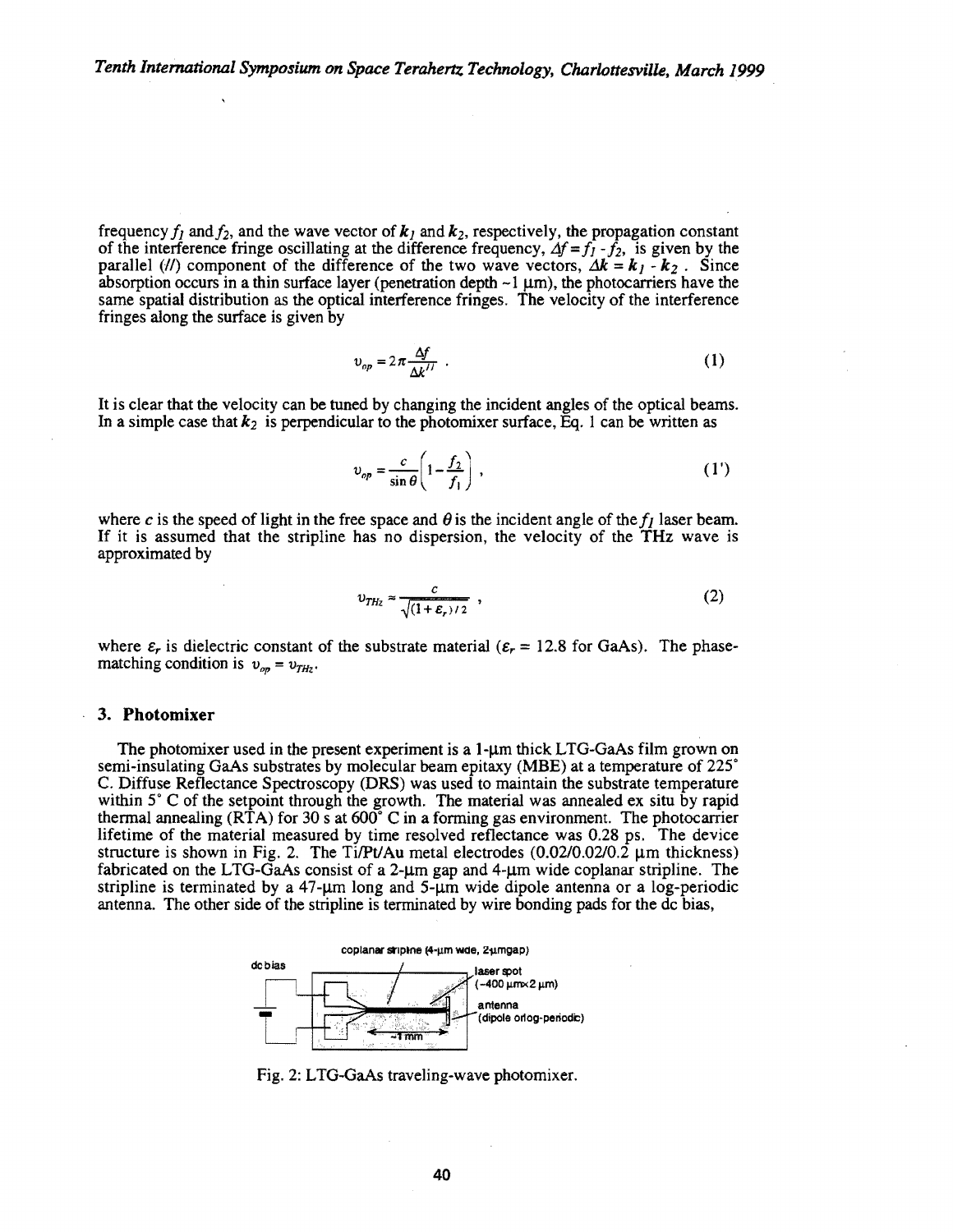which has tapered shape to reduce the reflection. Most of the THz output power from the antenna goes into the substrate and is emitted to the free space through a hyper-hemispherical high-resistivity silicon lens attached to the back side of the substrate.

## 4. Experimental setup

The experimental setup for the device characterization is shown in Fig. 3. The optical source is a two-frequency master oscillator power amplifier (MOPA) 850 nm semiconductor laser system. A tapered semiconductor optical amplifier is simultaneously injection-seeded by a tunable external cavity laser  $(\lambda_1 = 848 - 853 \text{ nm})$  and a cavity-locked fixed frequency laser  $(\lambda_2 = 854 \text{ nm})$ , and provides a maximum two-frequency power of 500 mW.<sup>10</sup> The output from the MOPA is split into two beams by a 2000-groove/mm diffraction grating. The advantage of the split collinear beam over two individual lasers is the nearly identical spatial mode quality of the two colors, which is essential for efficient THz wave generation.

For a grating incidence angle of  $\alpha = 50^\circ$ , the 1st order diffraction angle and its dispersion is  $\beta = 70^{\circ}$  and  $d\beta/df = 0.8^{\circ}$  THz<sup>-1</sup>, respectively. At this configuration the diffraction efficiency is about 80%. The diffracted beams are reflected by two plane mirrors and focused onto the photomixer by a 6-mm-focal-length cylindrical lens. The  $\sim$ 2-mm diameter circular MOPA beam is compressed to a  $\sim 0.4$  mm  $\times 2$  mm elliptical beam by the grating. The maximum available laser power after the grating is  $\sim 300$  mW.

In the present implementation, the incident angle of the fixed frequency laser beam is set to zero (perpendicular to the photomixer surface). For the GaAs substrate, the phase-matching condition is fulfilled when the angle separation between the two laser beams,  $\theta$ , is approximately half the dispersion angle of the two beams, or  $\theta \approx 0.5\Delta\beta$ . The angle and position of the mirror  $M_1$  is adjusted to overlap the two laser beams at the photomixer surface. The THz output power was measured with a silicon composite bolometer placed  $\sim$ 3 cm from



Fig. 3: Experimental setup.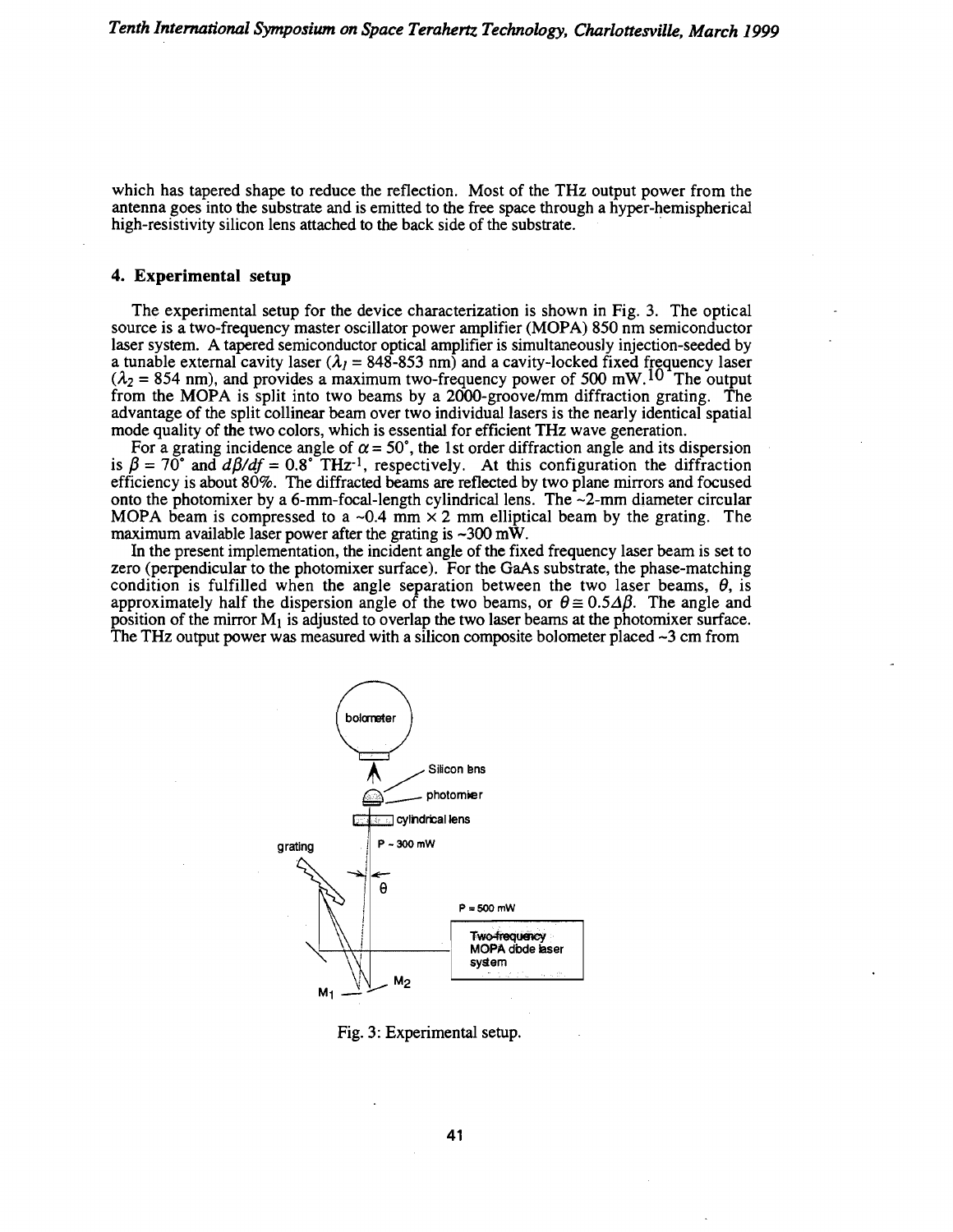

Fig. 4: The bias voltage dependence of the dc-photocurrent, dark current, and the THz output at  $f = 1$  THz.

the photomixer by chopping the laser beams at 100 Hz. Thermal emission caused by the laser and electrical power was estimated from the bolometer signal when one laser beam was blocked.

## 5. Results **and** discussions

#### 5-1. *Bias dependence*

Shown in Fig. 4 is the bias voltage dependence of the dc-photocurrent of the log-periodic antenna photomixer and the THz output measured at 1 THz under the phase-matching condition. The pump laser power is 280 mW at the photomixer surface. The dc-photocurrent shows a super-linear dependence, whereas linear (ohmic) dependence is expected, for the bias voltage greater than 5 V which corresponds to  $E > 2.5 \times 10^4$  V/cm. The quadratic or superlinear dependence of the photocurrent has been seen in LTG-GaAs photomixers with sub- $\mu$ m electrodes at high bias fields  $(E > 10^5 \text{ V/cm})$ , where the space-charge-limited currents take place.<sup>2,5</sup> The data shows a super-linear dependence even at low bias voltage, which might arise here, because the photon or photocarrier density in the active area is  $\sim$  5 times lower than that for small area photomixers. The space-charge-limited current is basically slow phenomenon and increases the de current greatly but does not contribute to the ac current, which generates the THz wave. However, the THz output shows a super-quadratic dependence and it obeys the photocurrent square law  $1$  below 20 V, as seen in Fig. 4. The super-linear dependence of the photocurrent might be caused by the other effects such as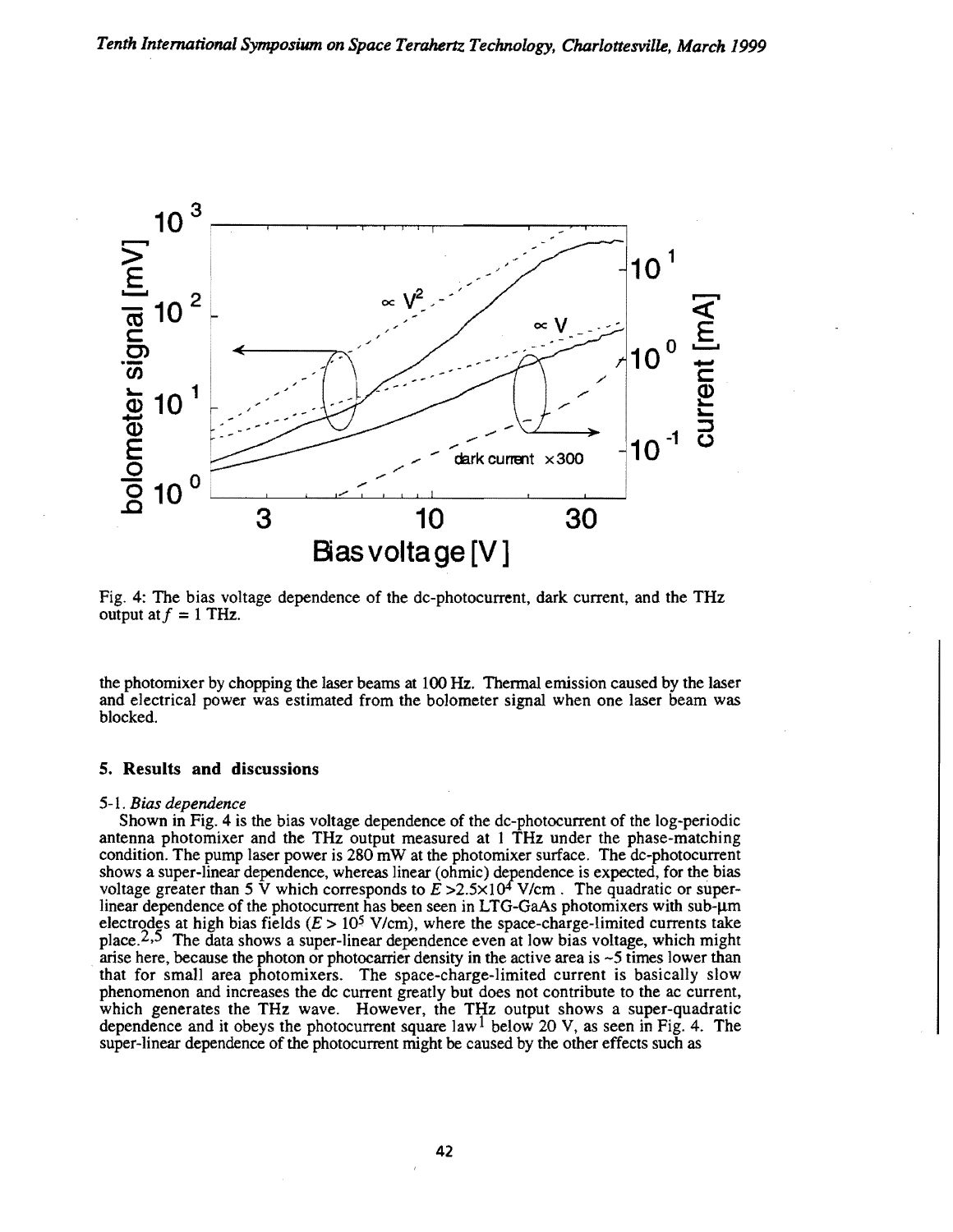

Fig. 5: The phase mismatch curve at  $f = 1$  THz.

potential barrier at the metal contact. The THz output shows the saturation above 20 V, and the 'knee' voltage agrees with the breakdown voltage seen in the dark current curve. However, the dark current could not smooth out the photocarrier density waves directly, because it is the order of  $10^{-3}$  of the photocurrent. Such saturation effect has been seen for small area photomixers and practically eliminated or reduced by increasing the laser power.<sup>11</sup> In order to clarify the saturation mechanism and improve the output power, more detailed theoretical consideration and further measurements under much higher photon density condition are required.

## 5-2. *Phase-matching*

For traveling-wave photomixers, the THz output power decreases with increasing the phase mismatch. Fig. 5 presents the THz output dependence on the incident angle of the  $f_1$ laser, measured at 1 THz for the dipole device. The data show a maximum at  $\theta = 0.42^{\circ}$ , which is close to that expected from Eq. 1 and 2. If it is assumed that the laser power density is uniform over the whole active area of the photomixer, the ac photocurrent integrated over the active area is expressed as a *sine* function, and the THz output power is then given by

$$
P_{THz} = A \left( \frac{\sin^2(\Delta k L / 2)}{(\Delta k L / 2)^2} \right)^2, \tag{3a}
$$

where  $\Delta k$  is the phase mismatch,

$$
\Delta k = 2\pi f \left( \frac{1}{v_{THz}} - \frac{1}{v_{op}} \right) \,, \tag{3b}
$$

*A* is a constant, and *L* is the length of active area of the photomixer. The calculated profile for  $L = 200 \mu$ m, shown by the solid curve in Fig. 5, shows good agreement with the data. The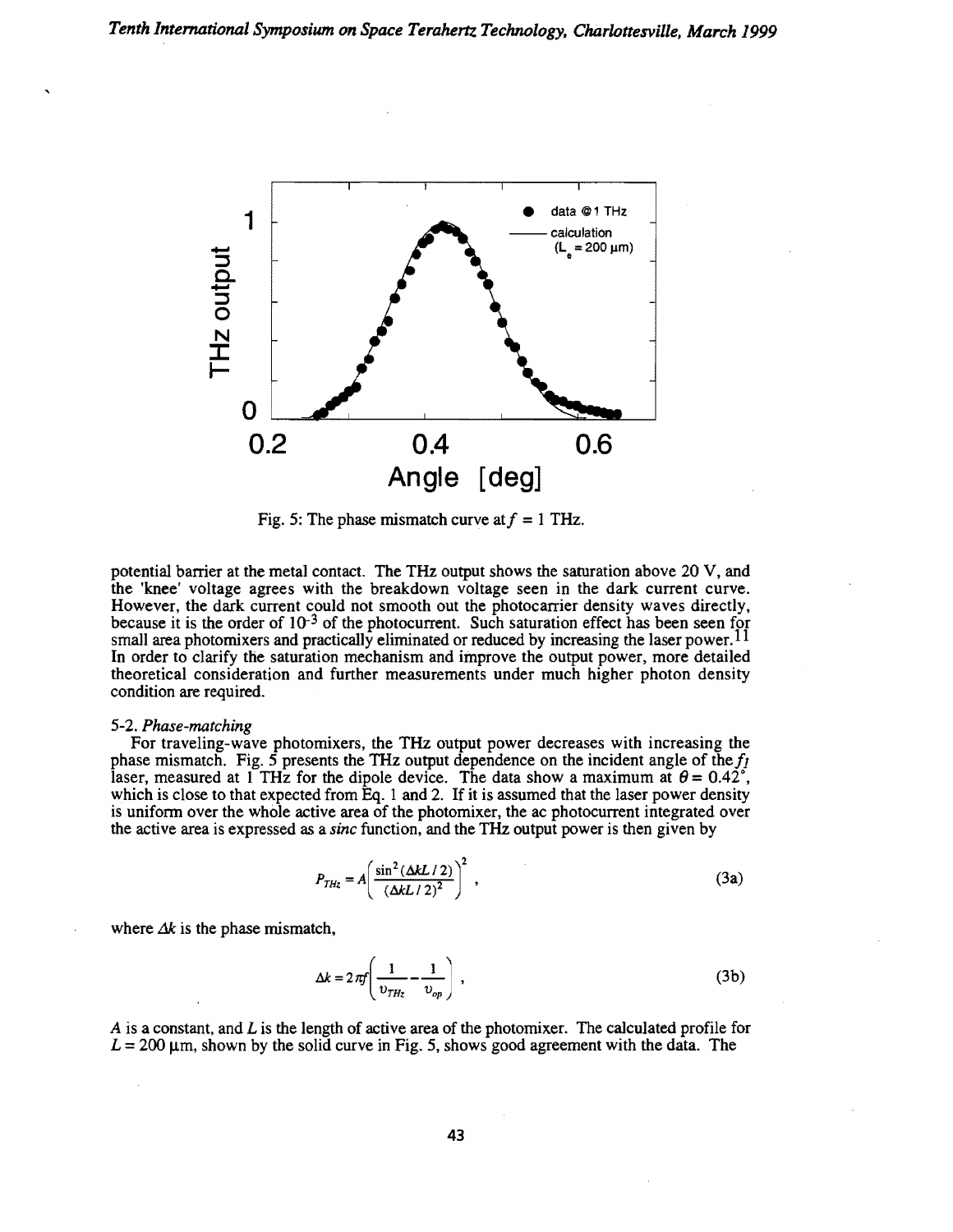

Fig. 6: The phase-matching angle vs the THz-wave frequency. The solid line is calculated from Eq. 1 and 2.



Fig. 7: The THz output spectrum of the dipole antenna device (circles) and the log-periodic antenna device (triangles).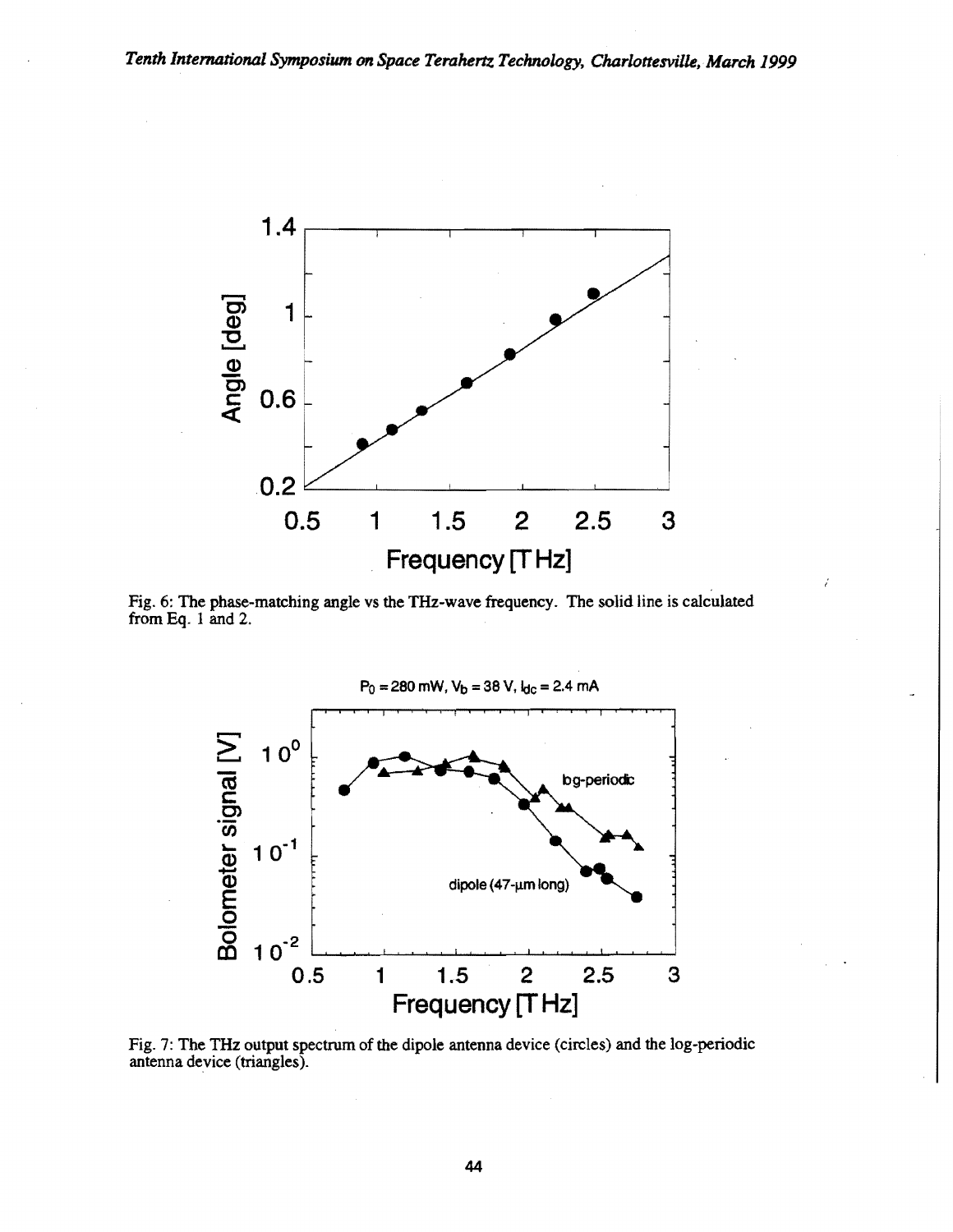effective active area would be smaller than the estimated laser spot size of  $\sim$ 400  $\mu$ m, because the laser beam has a gaussian distribution rather than uniform distribution.

According to Eq. 1 for small 9, the angle mismatch curve, shown in Fig. 5, is independent on the THz-wave frequency. In fact, the measured mismatch curve was almost frequency independent. In Fig. 6 the phase-matching angle is plotted against the frequency. The data show good agreement with the tuning coefficient of  $0.42^{\circ}$  TH $\bar{z}$ -1 predicted from Eq. 1 and 2, indicated by the solid line. Small scatter of the data from the predicted line might be due to the dispersion of the stripline. These results shown in Fig. 5 and 6 demonstrate that the present device works as a (phase-matched) distributed device.

#### 5-3. *THz output spectrum*

The THz output spectra for both the dipole device and the log-periodic device are shown in Fig. 7. As noted above, the bandwidth of the ideal traveling-wave photomixer should be determined mainly by the LTG-GaAs carrier lifetime, which rolls-off as 6 dB/Oct. However, the data show a 3-dB bandwidth of 1.8 THz for the dipole and 2 THz for the log-periodic, which exceed the carrier-lifetime-limited bandwidth of 600 GHz, and a roll-off of  $\geq$ 10  $dB/Oct$ , similar to that of small area photomixers.<sup>1</sup> The spectral difference between the two devices is mainly due to the antenna impedance difference. The impedance of the log-periodic



Fig. 8: The calculation of various losses; the carrier lifetime roll-off, conductor (ohmic) loss of the stripline metal, the radiation loss, and the substrate loss (the dielectric loss and the substrate transmittance).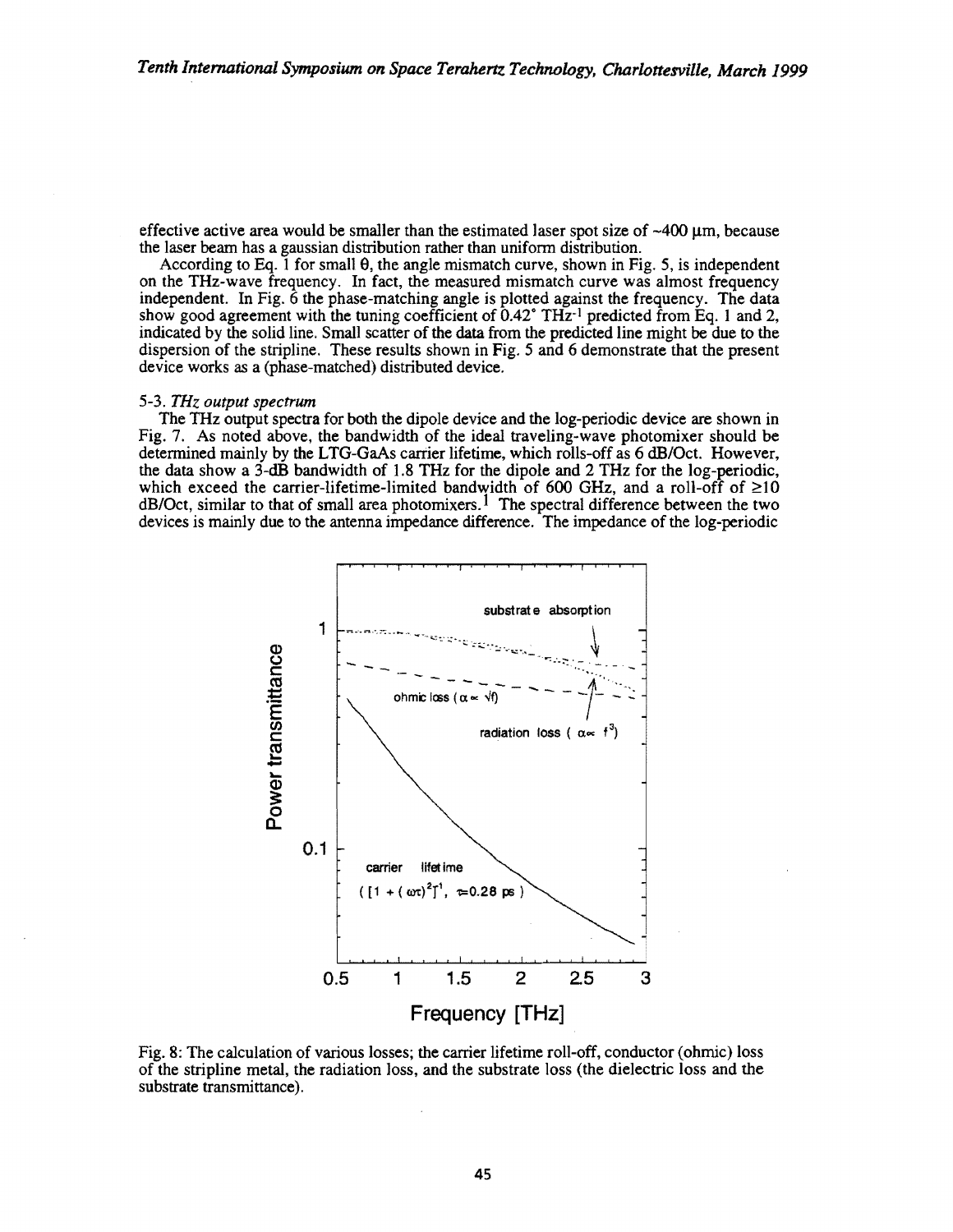

Fig. 9: The comparison between the data for the log-periodic device (circles) and the calculation (solid curve).

of 72  $\Omega$  is well-matched to the stripline impedance of 76 $\Omega$ , while the dipole impedance is frequency dependent and matched to the stripline impedance only at restricted frequencies.

The additional roll-off can be interpreted as that arising from the conductor (ohmic) loss and radiation loss in the transmission line, and the substrate absorption. The conductor loss<sup>12</sup> calculated from the skin-effect resistance is  $10\sqrt{f}$  dB/mm, where fis the frequency in THz. The radiation  $loss^{13}$  is calculated to be 0.6 $f^3$  dB/mm. The substrate absorption measured with the FT-IR spectrometer is less than 2 dB/mm at  $\leq$ 3 THz. Fig. 8 presents the THz power transmittance for the  $400-\mu m$  long stripline calculated from these losses, assuming the THz-waves are uniformly generated in the active area. The total loss other than the carrier lifetime roll-off is less than  $\bar{8}$  dB at  $\leq$ 3 THz.

Fig. 9 presents the calculated spectrum for the log-periodic device, taking into account the carrier lifetime and the losses described above. The calculation shows rough agreement with the data, but the measured bandwidth is much wider than the calculation, due to the presence of a flat region at 1-2 THz. In order to clarify the details of the device property, further measurements for the devices with various electrode structures and detailed analysis are required. The bolometer signal of 1 V in Fig. 9 corresponds to  $-0.1 \mu W$ , while the output power is predicted to be  $>4 \mu W$  at 1.5 THz for a dc-photocurrent of 2.4 mA. At present, the cause of this large discrepancy is not clear. It might be due to a shallow depth of the optical interference fringes and a effect which causes the output saturation at high bias end as described in 5-1.

## 6. Future direction

There are several practical ways to increase the THz output power. One is the increase of the laser power. Since the laser power density per unit area is presently  $\sim$  1/5 of the thermal